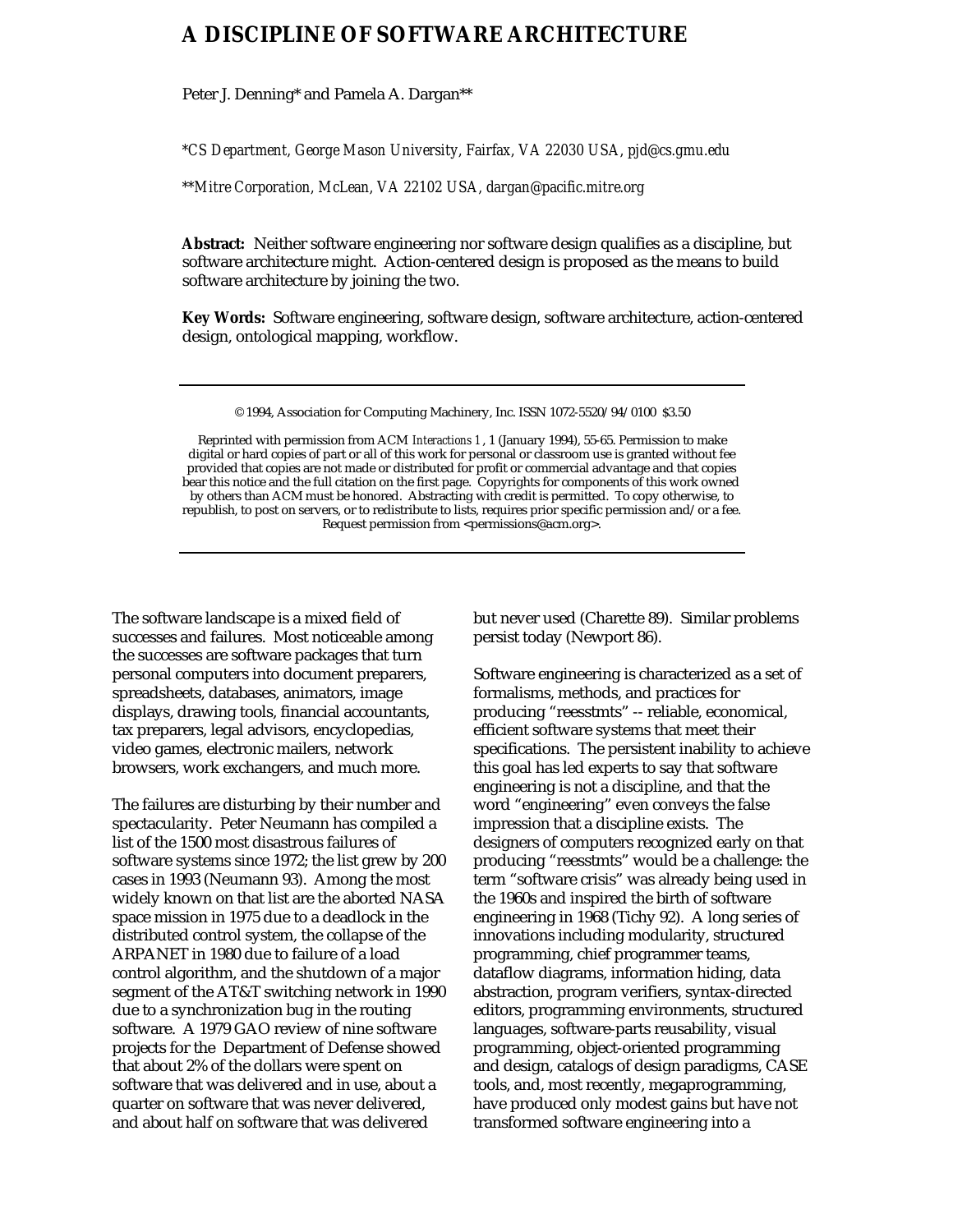discipline for producing "reesstmts". The persistence of the software systems crisis over such a long period leads inescapably to questioning the foundations of software engineering: for the field as currently formulated is incapable of producing the results it seeks (Andriole 93).

Software design is characterized as a set of practices and implementation techniques that allow the construction of marketable software systems that provide form and function satisfying to users. Software designers tend to think of their work as a craft best learned through apprenticeship and the design process as a close participation with users. They do not claim to have a discipline. They dispute the claim of software engineers that design is subsumed in software engineering. They say that they do not use software engineering methods in their successful products, that their articles have not been welcome in the software engineering literature, and that they have founded such groups as ACM SIGCHI and the Association for Software Design to pursue investigations of design not fashionable among software engineers (Kapor 91, Winograd 96).

Software engineers and software designers share a common interest in developing a discipline whose practitioners can produce "reesstmts" systematically. They disagree on how to accomplish this. Will it require more formalism? More practice? More emphasis on systems? More emphasis on people?

What is a discipline? To be called a discipline, a field must satisfy three criteria: (a) it has a set of formalisms, methods, models, and processes that are used regularly to produce results, (b) it has a set of standard practices including generally accepted community standards for levels of competent performance and criteria for excellence, and (c) its practitioners can reliably fulfill standard promises to the satisfaction of clients. The third criterion is the most important and least discussed. The question is not whether formalisms and practices are properly balanced, but what formalisms and practices are necessary so that practitioners can keep their promises to clients. By these criteria, neither software engineering nor software design qualifies as a discipline.

Our main claim here is that the missing discipline is neither software engineering nor software design, but software architecture. It could be constructed by joining software design and software engineering, following architecture of buildings as a model. The resulting field would grow into a discipline within a few years and could resolve the software crisis.

The second claim here is that an ontology of design is needed to bring the two fields together; neither has such now. (An ontology is a conceptual framework for interpreting the world in terms of actions.) Software engineers see design as a process of gathering requirements into a formal specification and then organizing the software production process, and the software, to meet specifications efficiently and economically. Software designers see design as a collection of practices that can only be verbalized as aphorisms and rules of thumb; a design is satisfactory only when a client says it is, an assessment based in part on meeting specifications and in part on factors that defy engineering measurement, such as form, style, esthetics, effective completion of work, freedom from negative surprises, anticipation of future cases, and serving organizational and political interests.

We propose an interpretation of design that is the beginning of an ontology. It is focused on the satisfied client and not just the specificationmeeting system. It is grounded in a languageaction perspective rather than a systems perspective (Erickson 93). The new interpretation observes concerns, breakdowns, standard practices, institutions, and recurring actions and produces means to connect those observations with software structures. The skill of doing this is here called *action-centered design* (Denning and Dargan 96).

## **Design as Deriving a System from Specifications**

The dictionary lists no less than ten different senses of the verb "design". The primary meaning is "to conceive or execute a plan." Engineers use the term "design" in a specialized way that is consistent with this general definition.

Engineers say that design is the dominant paradigm of engineering. They intend "design" to describe a staged process that begins with a problem statement, constructs a statement of requirements and then specifications of a system that solves the problem, builds a prototype system, and tests it to demonstrate that it meets the specifications within given cost constraints. Like other engineers, software engineers have used the engineering design process to construct software systems; in this case they call the process the software life cycle model, the most common varieties of which are the waterfall model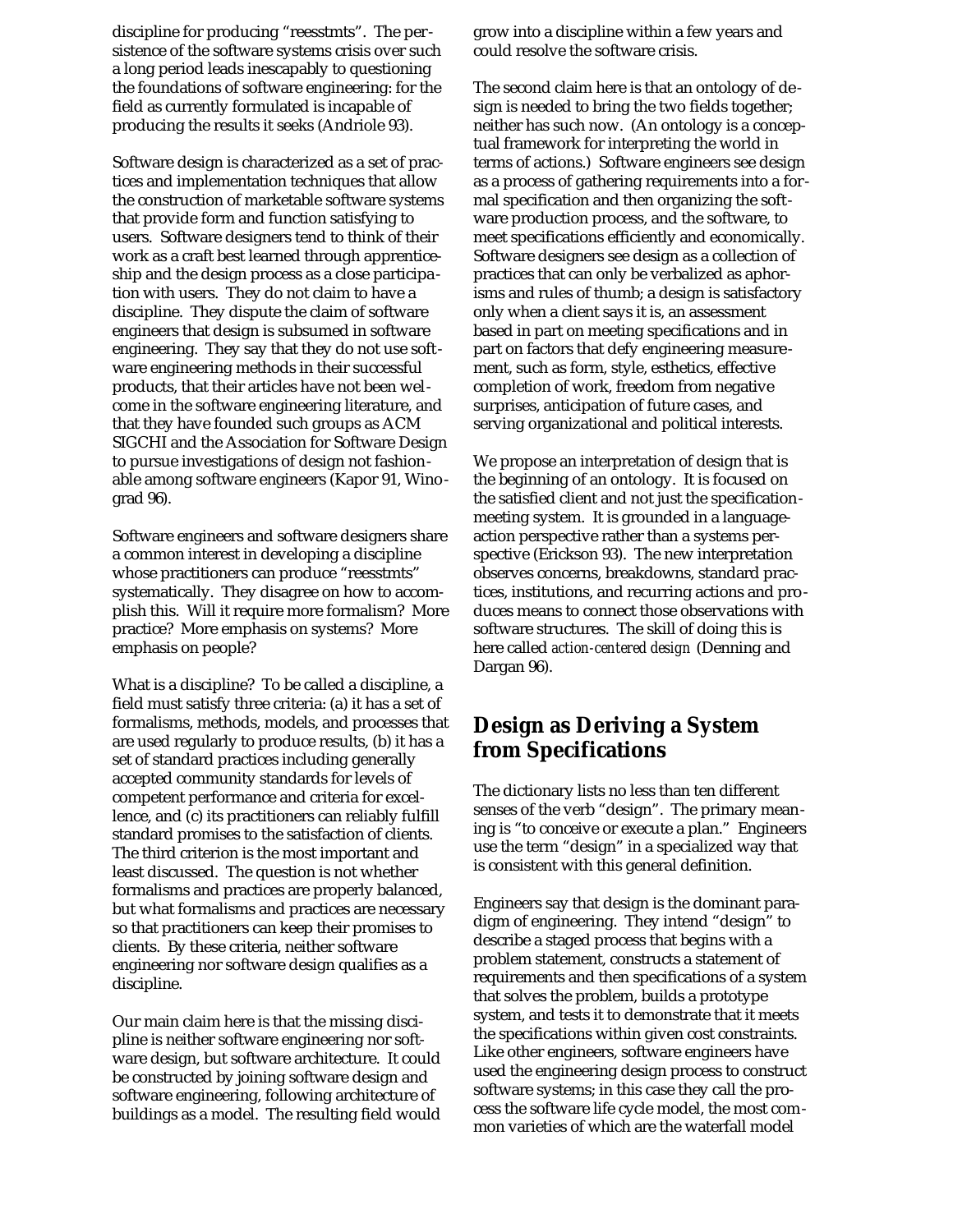and the spiral model (Boehm 76, Boehm 87). The waterfall model was proposed for systems whose requirements were fully understood in advance. The spiral model is a more recent extension that accounts for iterations and refinements of the system until it converges on one acceptable to the customer. Unlike other engineers, software engineers cannot claim success for their instance of the engineering design process. They have not developed a systematic method of producing "reesstmts".

Many explanations have been proposed to explain this anomaly. The most popular ones center on the notion that software is "complex" and violates the continuity laws that we are accustomed to in engineering -- changing of a single bit in a program can produce drastic changes of behavior. (Parnas 85) Software is seen as a "radical novelty" for which our customary engineering analogies are misleading. (Dijkstra 89) These explanations may relieve some anxiety, but none has produced a practical means of systematically producing usable, dependable software. In fact, they suggest that no practical means are possible.

The explanation of the anomaly can be found in the engineering design process, which was evolved to systematically build tangible products. Software is not tangible and becomes intricately intertwined in the smallest details of human communication and work. The three basic assumptions of engineering design are:

- 1. The result of the design is a product (artifact, machine, or system).
- 2. The product is derived from specifications; once the specifications have been agreed between customer and designer, there is little need for contact between the two parties.
- 3. The customer is assumed to be satisfied if the acceptance tests demonstrate that the system meets the specifications.

Many software engineers believe that, with enough knowledge and computing power, the derivation process could in principle be mechanized. The software crisis is usually seen as a breakdown in methodology, especially for obtaining "correct" specifications. The popularity of CASE (computer-aided software engineering) tools emphasizes this (Yourdon 92), as does KBSE (Knowledge-Based Software Engineering)(Lively 89).

We claim that the crisis is more usefully approached as a breakdown of customer satisfaction. The standard engineering process offers little to connect the actions of designers with the concerns of customers; the interaction between them is limited to the requirements and specifications documents (Denning 92a).

## **Design as Identifying and Taking Care of Concerns**

Led by Europeans, a new school has emerged called "human-centered design" that seeks redress for the shortcomings of "productcentered" design. (Floyd 87, CACM 93) Don Norman says that the traditional design process focuses entirely on the machine and its efficiency, and it expects humans to adapt (Norman 93). The human-centered process, he says, leaves to humans the actions humans are good at -- empathizing, perceiving, understanding the nature of a problem, inventing solutions, listening for concerns, fulfilling commitments, satisfying others, serving interests -- and letting machines do what humans are not good at such as performing repetitive actions without error, searching large data sets, or performing movements that are beyond human capability.

Human-centered design attempts to understand the domain of work or play in which the user is acting, and to design the computers to facilitate action there. Anthropologists have played significant roles in this effort. Human-centered design operates from three assumptions:

- 1. The result of the design is a satisfied user.
- 2. The process of design is a collaboration between designers and customers; it produces a specification as a by-product.
- 3. The customer is not assumed to be satisfied until he or she declares satisfaction.

Human-centered design may produce good designers through apprenticeship, but not yet through systematic education and training. In their criticisms of software engineering design, some proponents of human-centered design go too far toward another extreme: they forget that customers still will not be satisfied with software systems that are too costly, do not function as performed, are too inefficient, or are too hard to maintain.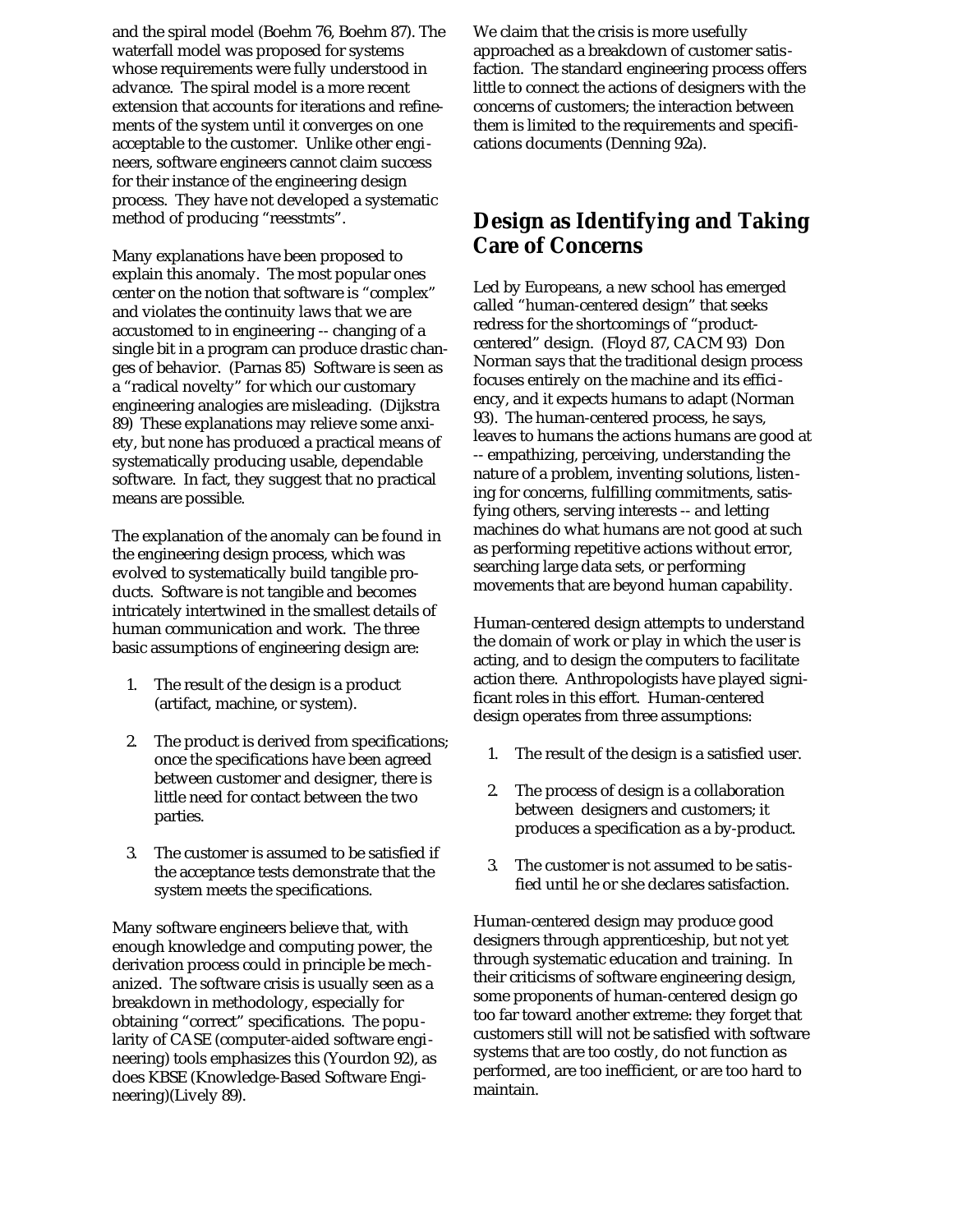## **Reframing Design as Mapping**

The two approaches to design just outlined do not compete. Both can be combined to yield an interpretation of design that can be the basis of a discipline of software architecture.

Terry Winograd of Stanford University and David Garlan and Mary Shaw of Carnegie-Mellon University have been among the first to propose architecture (of buildings) as a paradigm for the missing discipline (Winograd 91, Garlan et al 92). Architecture satisfies the criteria for a discipline: it has formalisms and methods for analyzing and constructing structures from given materials; it has standard practices such as blueprints, styles of buildings, building codes, and means of interacting with building contractors; it has community standards for the levels of competence that architects can have; and its practitioners can make and fulfill promises to deliver plans and buildings on time and within budget. Schools of architecture teach aspiring architects with combinations of presentations, practice with formalisms, and projects of increasing sophistication carried out under the guidance of an experienced architect.

One of the architect's principal products is a map of the building -- the blueprint. Working from sketches and interviews, the architect must come to understand the interests of the client including form, function, social relations, styles of those who will use the building, efficiency, and affordability. This understanding is manifested in the blueprint. The same blueprint conveys sufficient information that the building contractor can calculate the time, materials, and costs to assemble the structure. It is used later to assess the building after people move in, and to reconfigure portions of it if they demand changes.

At present, the fields of software design and engineering have no method of mapping analogous to the blueprint. Software designers, who correspond roughly with architects, have no common language to coordinate with software engineers, who correspond with building contractors. The sketches and drawings used by designers are not easily connected to specifications of software structures; the formal specifications are generally unintelligible to clients.

The key to transforming software design and engineering into a single discipline is the development of a method of mapping that would be simultaneously intelligible to clients, designers, and engineers. The function of a map is to enable the parties to navigate the territory

depicted by the map and to coordinate their actions. What would such a map include?

Since a customer makes assessment of satisfaction relative to the domain of action in which the software system has been deployed, it is reasonable to investigate maps of domains of action. The phrase "domain of action" is general and includes not only work, but entertainment, law, career, education, finance, family, sociability, membership, health, world, and even dignity and spirituality. Software designers who frame design as "a process of building software whose form and function satisfies users," and engineers who frame design as "a process of deriving a software system from specifications," must reframe design as "a process of assembling computing technologies to enable members of a community to more effectively carry out the standard practices of their domain and to invent new practices."

Such a reframing would align software with the practices of a community, enable radical forms of extensibility, permit reconfiguration and evolution with the needs and concerns of a community, and permit productivity of knowledge work to increase.

## **What Led Us to this Claim**

In the spring of 1992 we undertook to investigate why so many engineers were interested in object oriented design (OOD) as a way to approach the requirements analysis stage of the engineering design process, and object oriented programming (OOP) as an approach to the implementation. The former approach (OOD) focuses on the objects and functions that will be needed, and the latter (OOP) on their implementation as data structures and procedures. We asked: Are these approaches leading us to a discipline of design?

To get a preliminary answer, we posed a more concrete question to a number of prominent software engineers: "What is the concern that drives people to find object-oriented programming so attractive?" Most see object-oriented programming as another fad, not a "silver bullet" that will end the software crisis. Most think that object-oriented programming appeals to intuitive senses about how the software will be used and thereby reduces the apparent complexity of the software. The sidebar quotes them.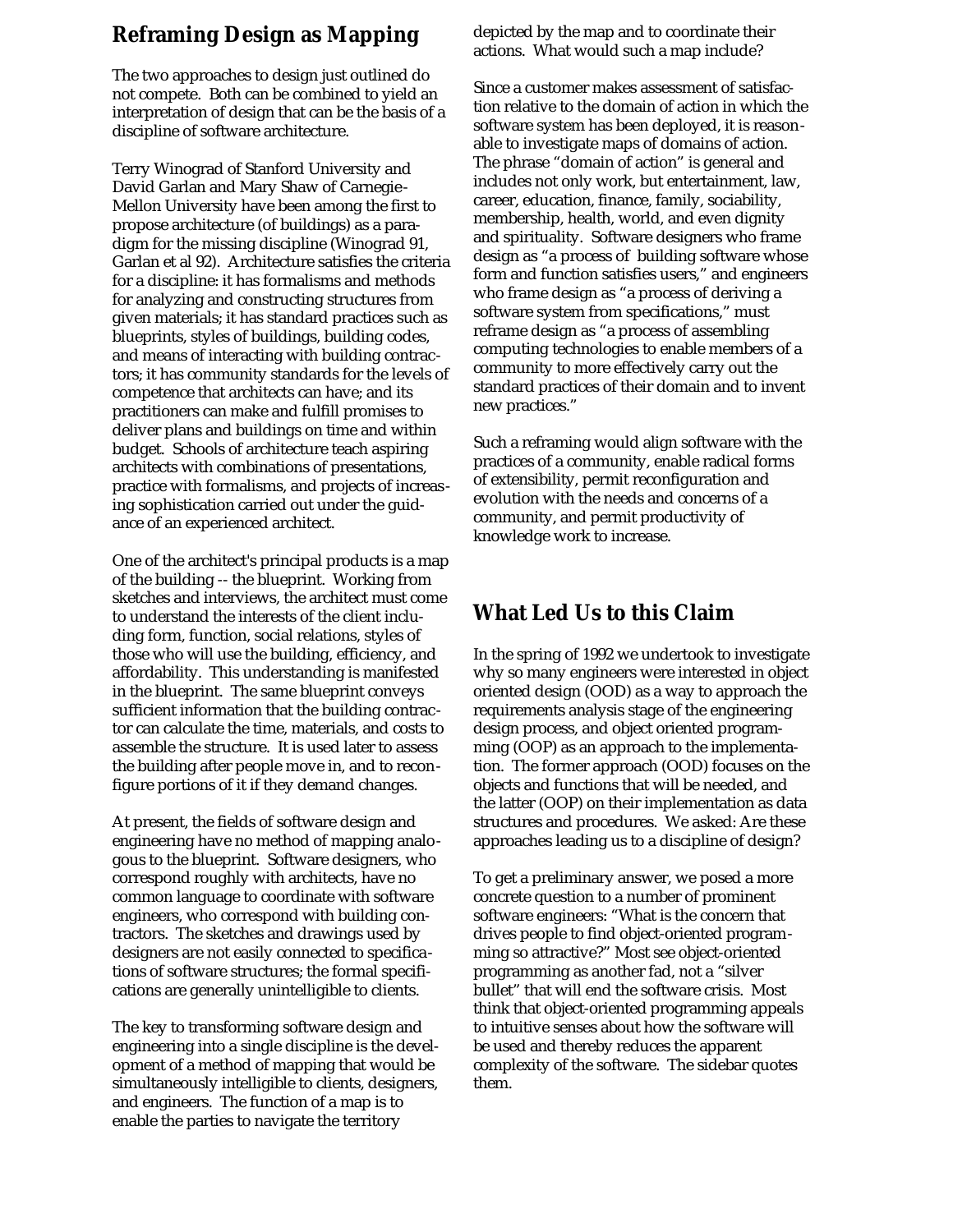*We asked several prominent computer scientists, "What is the fundamental concern that drives so many people to find object oriented programming appealing?"*

**Les Belady:** "The desire to construct programs more out of components than out of statements."

**Jim Horning:** "OOP is a technology that has been gaining acceptance over the last 25 years (since Simula-67). Properly used, it is another tool in our arsenal for attacking complexity. So are modularity, abstraction, specification, etc. Just because none of them solves the entire problem doesn't mean that they aren't useful."

**Jean Sammet:** "I have been in this field a long time. I have seen numerous 'silver bullets' which were going to be the savior of the software field. Examples include structured programming, chief programmer teams, and numerous specific languages (e.g., COBOL, PL/I, Ada). There are lots of other examples of alleged 'silver bullets' ... Obviously none of these purported 'silver bullets' served in that role, or you wouldn't need to ask the question."

**Bill Wulf:** "In retrospect it's hard to believe, but there was comparable hype over the use of higher level languages, elimination of the 'goto', top-down design, etc. None of them was THE silver bullet, but the best of each has become woven into the fabric of the discipline. Taking the long view, a central problem of CS/SE [Computer Science / Software Engineering] is managing complexity, and certainly abstraction

is a key tool for doing that. That aspect of OOP will certainly persist, but whether in the particular form seen in C++, for example, is problematical. Based on history, one would expect not -- simply because once the issues that OOP addresses are under control another set of problems will appear to be the most important and another type of mechanism will be needed."

**Peter Wegner:** "Object-oriented models determine abstractions that specify the domaindependent behavior of real-world objects by their applicable operations. They determine the behavior of objects in a domain of discourse without any commitment to the execution of a particular task. Data is structured into encapsulated chunks whose behavior is determined by the operations that can act on the data. The focus on nouns rather than verbs as the basis for describing a domain of discourse makes it fundamentally declarative in the sense that it describes properties of a modeled world rather than particular computational processes."

**Fred Brooks:** "My answer, set forth in detail in 'No Silver Bullet', is that the next radical step forward in programming has to involve shifting the conceptual level at which one thinks and writes programs. The fundamental hope for OOP is that it permits one to move up a level by building a set of objects for the domain of discourse of the particular application area, hence allowing one to program within the intellectual context and using the elementary concepts of the particular application area. Most of today's programming languages are generalpurpose, and work a level below this."

We then asked, What does it mean for a design to be intuitive and to be judged as complexityreducing? To obtain preliminary answers, we interviewed the designers of several awardwinning software packages:

- Quicken (by Intuit), a personal financial management system;
- -- MeetingMaker (by On Technologies) and Synchronize (by Crosswind Technologies), systems for scheduling meetings and managing calendars in groups;
- Topic (by Verity), a system for retrieval from texts; and

Macintosh user interface (by Apple).

We asked them what they had done to achieve a good design. There was a surprising level of unanimity in their answers:

- Pick a domain in which many people are involved and which is a constant source of breakdowns for them. (The designer of Quicken chose personal finance.)
- Study the actions of people in that domain, especially repetitive actions. What do people complain about most? What new actions would they like to perform next? (In personal finance, the repetitive actions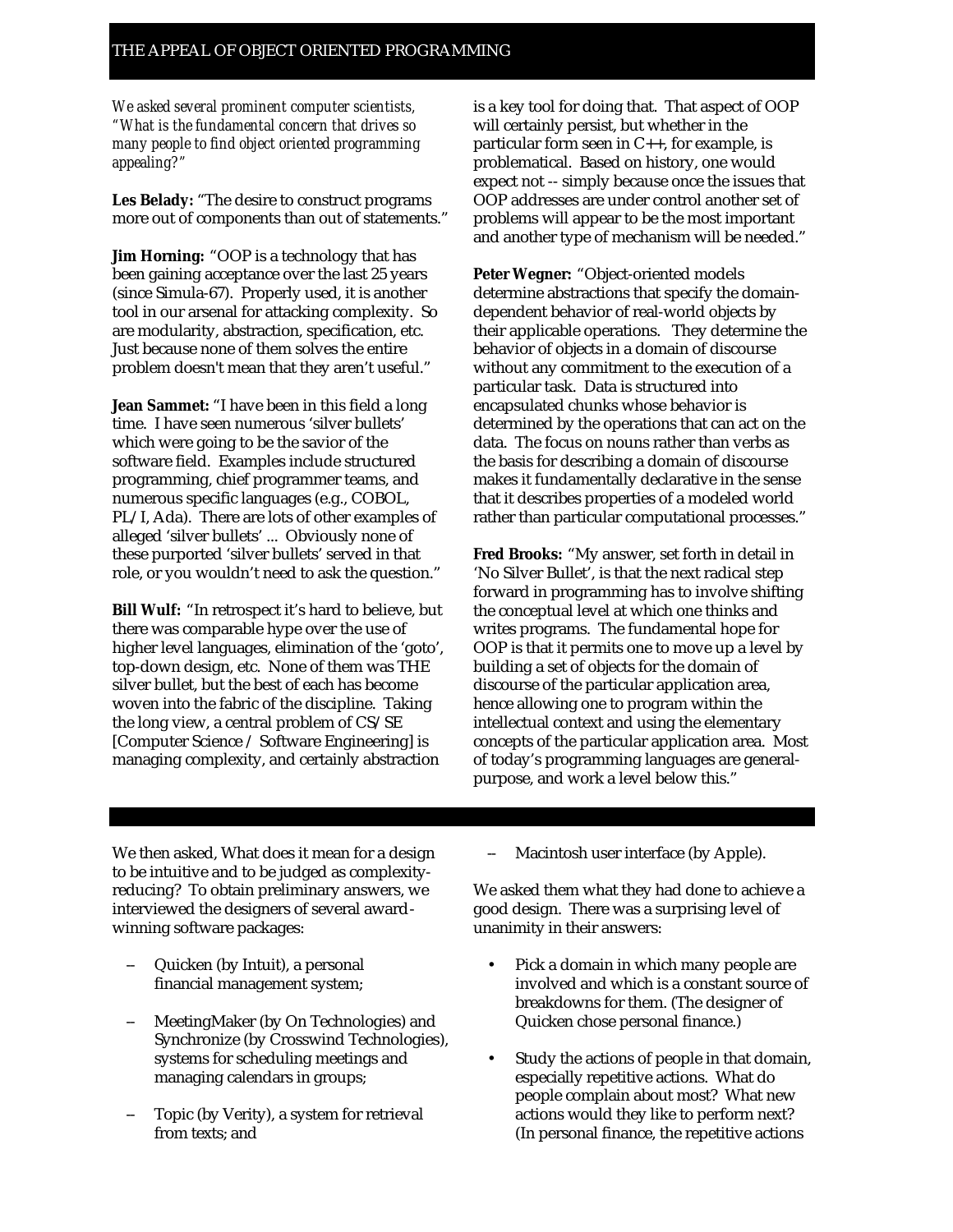include writing checks and balancing the checkbook; the most common complaints include errors in arithmetic and discrepancies between bank statements and personal balance sheets; the most-sought new action is to automatically generate reports for income tax purposes.)

- Choose software functions that are obvious to anyone already practicing in the domain -- there is little to learn to get started because the software merely helps perform familiar actions. Include functions that permit actions most have wished they could do but could not do manually. (In personal finance, this includes paying by filling out screen images of checks, editing a facsimile of the checkbook register, labeling register entries by income-tax type, and reconciling bank statement with register.)
- Deploy prototypes in selected customer domains; see how people react and what kinds of breakdowns they experience.
- Because the customers frequently shift concerns, especially after they are seasoned users, it is necessary to continue observing and to take the observations into account in the next version of the design. Thus there are many beta-test sites, individual follow-up, hot lines, highly attentive technical and customer support, suggestion boxes, bug advisories, and the like. It is of central importance to stay in communication with customers.
- All the designers said they did not pay much attention to software engineering methodology. Several said that the internal structure of their code is ugly and is not well modularized. When fixing bugs they make patches; when the system gets too patchy, they declare the next version and reengineer it completely.

One way to summarize these findings is this: Software systems have customers. Quality means customer satisfaction. Customers are more likely to be satisfied by software that is transparent in their domain of work because it allows them to perform familiar actions without distraction and allows them to perform new actions that previously they could only speculate about.

Customer satisfaction is not static: customers change expectations and the software they use must be rapidly reconfigurable to track their shifting expectations.

# **Larger Systems**

The software packages that we examined are "small systems"; much of the software crisis concerns "large systems". So we asked, What large systems exist that are widely acclaimed to be of high quality? We turned to the list of winners of ACM software systems awards:

| 1983 | Unix                       |
|------|----------------------------|
| 1984 | Xerox Alto                 |
| 1985 | VisiCalc                   |
| 1986 | TeX                        |
| 1987 | Smalltalk                  |
| 1988 | <b>System R and Ingres</b> |
| 1989 | PostScript                 |
| 1990 | NLS                        |
| 1991 | TCP/IP                     |
| 1992 | Interlisp                  |
| 1993 | Sketchpad                  |
| 1994 | Remote Procedure Call      |
| 1995 | World Wide Web and Mosaic  |
|      |                            |

By examining the published papers of the authors of these systems, we came to similar conclusions. Each was immersed in the concerns of their customers, especially the major breakdowns those customers faced. Each provided a system that facilitated familiar actions and resolved the breakdowns. Each allowed new actions that could only previously be speculated about. And each was designed to be rapidly changeable as the concerns and interests of customers shifted.

## **Ontological Mapping as a Basis of a Discipline of Architecture**

A discipline of software architecture would be capable of training its practitioners to systematically fulfill promises to build and install software systems that are judged useful and dependable by their customers. To accomplish this we need ultimately to

1. Understand the linguistic structure common to all domains of action, so that one can observe a particular domain for its basic distinctions, repetitive processes, standard practices, standards of assessment, strategies, and driving concerns.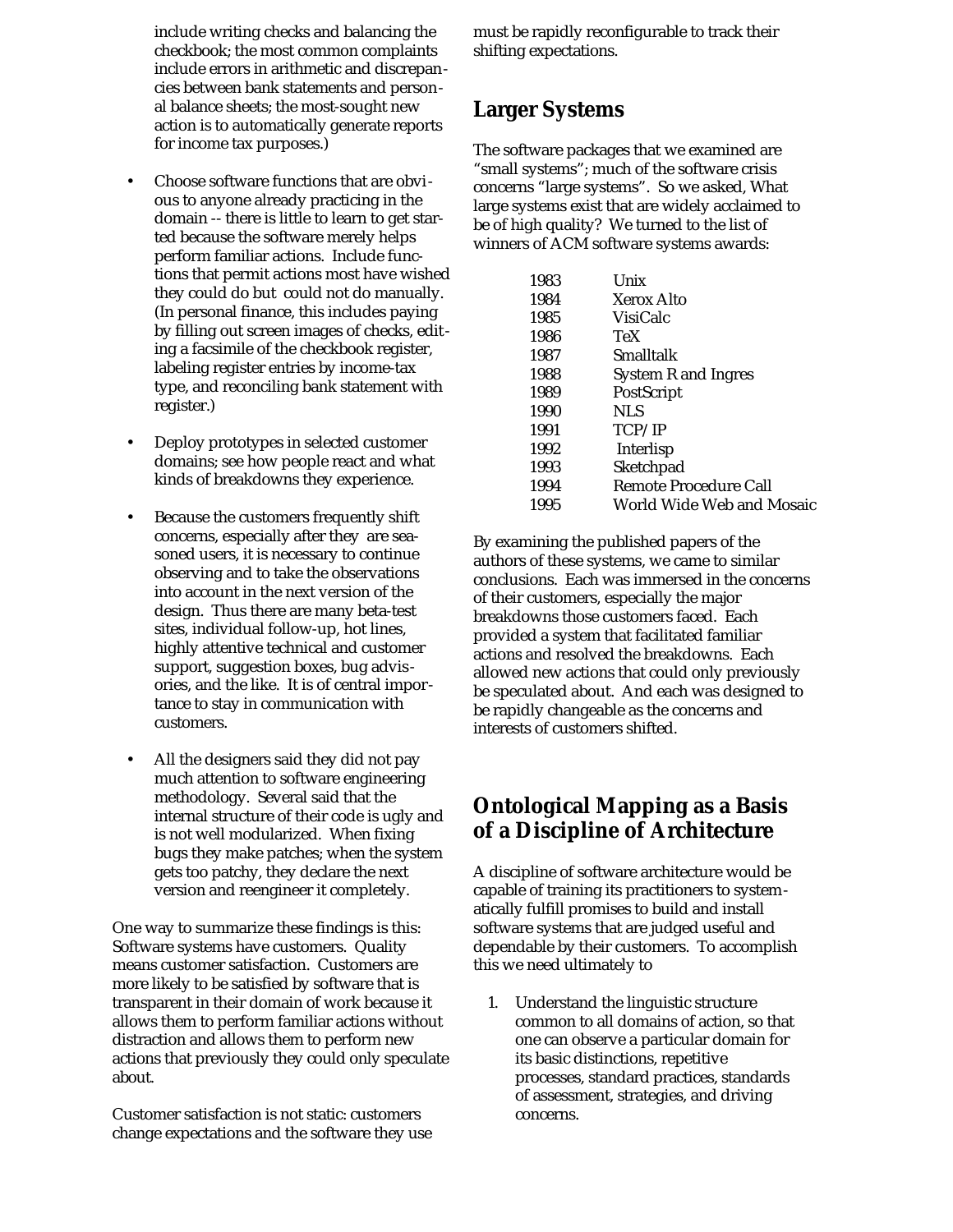- 2. Know how to connect the linguistic structure of the domain to software structures that will assist in carrying out standard actions and know how to coordinate the implementation of those structures.
- 3. Know how to assess the satisfaction of people in the domain so that their effectiveness in the presence of the software can be measured.

Mapping is a powerful metaphor that connects these three elements. It is not difficult to see what is needed from maps of the domains in which software will be used. The same map should depict the domain structure (step 1), guide the software implementation (step 2), and help assess the outcome (step 3). The domain actors use it to navigate as they work (step 1); the software producers use it to navigate as they configure software systems (step 2); and managers or others it to guide their assessments (step 3).

Erickson characterizes this way of observing a community as the "language-action perspective" and contrasts it with the familiar systems perspective (Erickson 93). The systems perspective interprets a community as a network of functions that receive input and produce output. The language-action perspective regards a community as people who plan and initiate action in their language together; action consists in making and fulfilling commitments. Action cannot be completed if there is a breakdown in communication, and thus the central concern of a designer is to provide computers that avoid or resolve breakdowns. The language/action perspective does not discard formalisms, but does look beyond their limitations (Denning 91).

The software architect must know the "cartography" of software blueprints in general and must be able to develop specific blueprints for each new system. Winograd and Flores discussed the framework in which design can take place (Winograd 87). The common elements of every domain of action are:

- A set of *linguistic distinctions* (verbs, nouns, jargon, etc) around which people in the domain organize their actions.
- A set of *speech acts* -- statements whose utterance initiate actions and signify completions.
- A set of *standard practices* -- recurrent actions, organizational processes, roles,

and standards of assessment -- in which members of the domain engage.

- A set of *tools and equipment* people use to perform actions. A tool is "ready-tohand" if the person using it does so with skill and without distraction.
- Possible *breakdowns* -- interruptions of progress caused by tools breaking, people failing to complete agreements, external circumstances, and the like.
- A set of *ongoing concerns* of the people in the domain, for example their common mission, interests, or fears.
- The history and institutions of the domain.

They call the framework outlined above the "ontology" of the domain. Notice the concern for action in this ontology. Building on this terminology, we propose "action-centered design" as the name of the skill that a software architect must master. The architect's skill of creating a blueprint and using it to coordinate builders and later assessments is an example of this skill. Action-centered design can be learned and is the basis of a discipline of software architecture.

The designers of the prize-winning software packages and systems had all become observers of these phenomena in the particular domains in which they were designing.

The ontological map of a domain consists of two parts. One is the "dictionary" that indicates specifically the constitution of each domain element (Winograd 87). Examples of these ontological dictionaries for personal finance (served by the program Quicken by Intuit) and drawing (served by the program KidPix by Brøderbund) are shown in the sidebars. The other part of the map is a diagram of the recurring "workflow loops" of the domain -- these are the processes by which various people, acting as customers and performers, make requests, reach agreements, produce results, and declare satisfaction. (Denning 92, Medina-Mora et al 92. Denning and Medina-Mora 95) Workflow maps convey information about incomplete tasks that cannot be seen from pure information-structure diagrams.

Some of the tasks that make up workflows store, retrieve, consume, or manipulate information. By identifying the exact points in each loop where information-processing actions occur, the map-maker establishes a connection between workflows and information processes. In other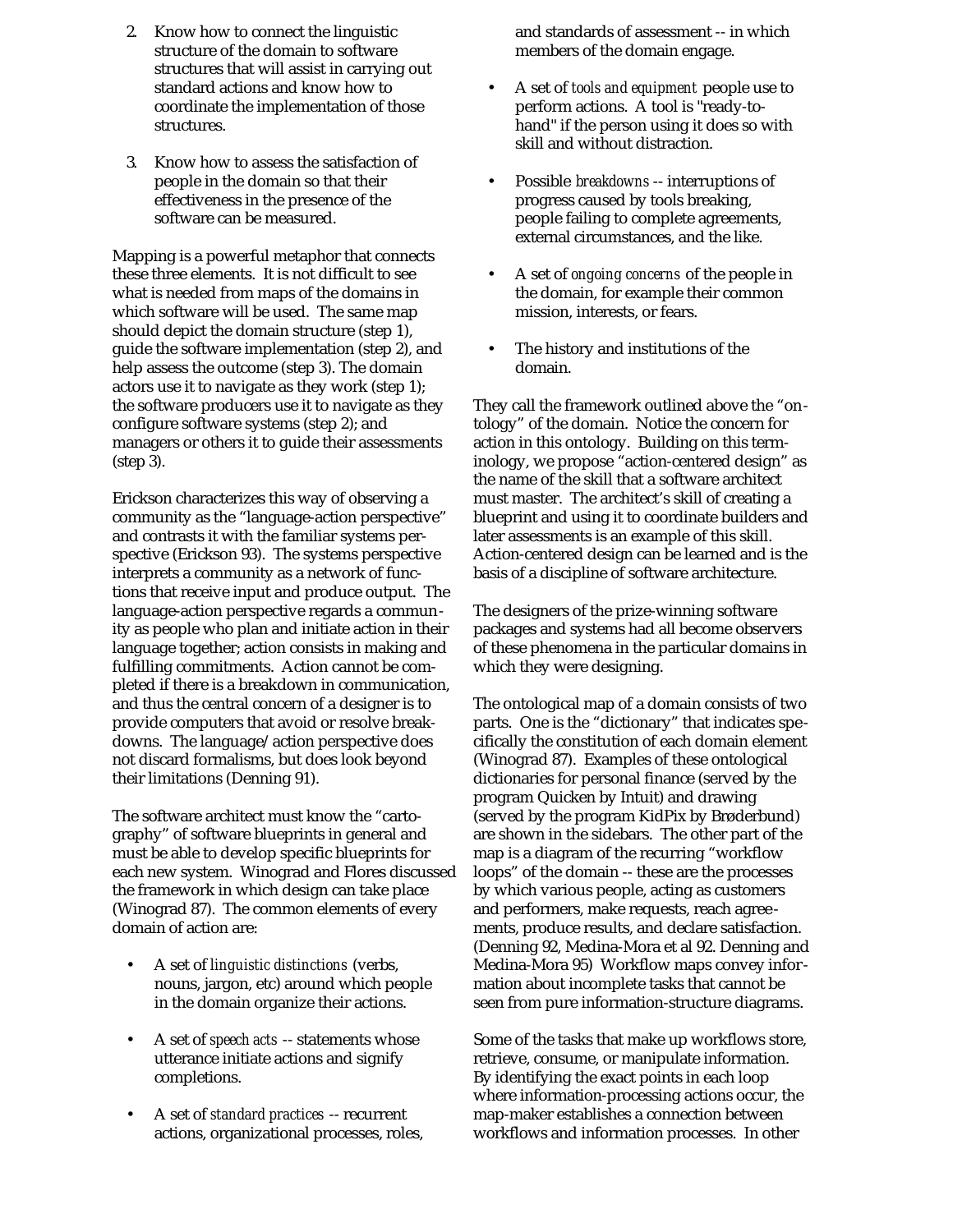#### ONTOLOGICAL DICTIONARY FOR QUICKEN

Quicken is a popular program that assists in the management of one's personal finances. The "ontology" of this domain is as follows:

- The linguistic distinctions include checks, checkbooks, ledgers, paying agents, bank accounts, bank statements, budgets, and tax forms.
- The speech acts include writing a check, depositing a payment, balancing the ledger, preparing a budget, and preparing a tax return.
- The standard practices include check writing, depositing and withdrawing from bank accounts, paying bills, balancing the books, filling out tax forms, preparing tax reports, entrusting funds to a bank.
- The institutions include banks, payment agents, merchants, and the IRS.
- The tools and equipment include checks, checkbooks, ledgers, and data management systems.
- Possible breakdowns include improperly filled-out checks, errors in the checkbook, late payments, missed deposits, negative cash flows, and inability to prepare an IRS report.
- The set of ongoing concerns includes financial solvency, timeliness of payments, creditworthiness, payment of taxes.

words, workflow maps connect the domain's ontology to software structures. In effect, the points of interaction can be formalized as functions applied to information objects - exactly the point of object-oriented design.

Workflows that are performed by software processes may encounter points at which the customer must make choices -- for example, among possible requests in the first phase of a loop, among possible conditions of satisfaction in the second, among possible performance strategies in the third, and among possible degrees of satisfaction in the fourth. Menus and dialog boxes are the means to present these choices act on the one selected.

To engineers it might seem strange that scientific principles can be deployed to develop systematic competence at producing customer satisfaction. In his recent book, Peter Drucker discusses how Frederick Taylor in the early 1900s averted a class war by using scientific principles to make manufacturing work more productive, thereby improving the lot of each worker (Drucker 93). Drucker says something similar must happen with knowledge work.

Although he suggests that Taylor's principles might constitute an obsolete common sense, Drucker says the principles were still operative as recently as World War II. At the onset of World War II, Hitler assessed (correctly) that Germany but not the US, had great expertise in optics, needed for accurate bombsights, and (incorrectly) that it would take the US five years to build the same expertise. This assessment led Hitler to declare war on the US, a deadly miscalculation: Six months later, having applied Taylor's principles to train workers how to assemble optical systems, the US was producing bombsights the equal of Germany's. Such a discipline is possible for software production.

## **What We Have Done Here**

We have proposed here that a new skill, which we call "action-centered design", is the basis of a discipline of software architecture. This skill consists of observing the ontology of a domain, constructing its ontological dictionary, and constructing a workflow map of its recurring standard processes. The map can be used by the software architect to review with the client how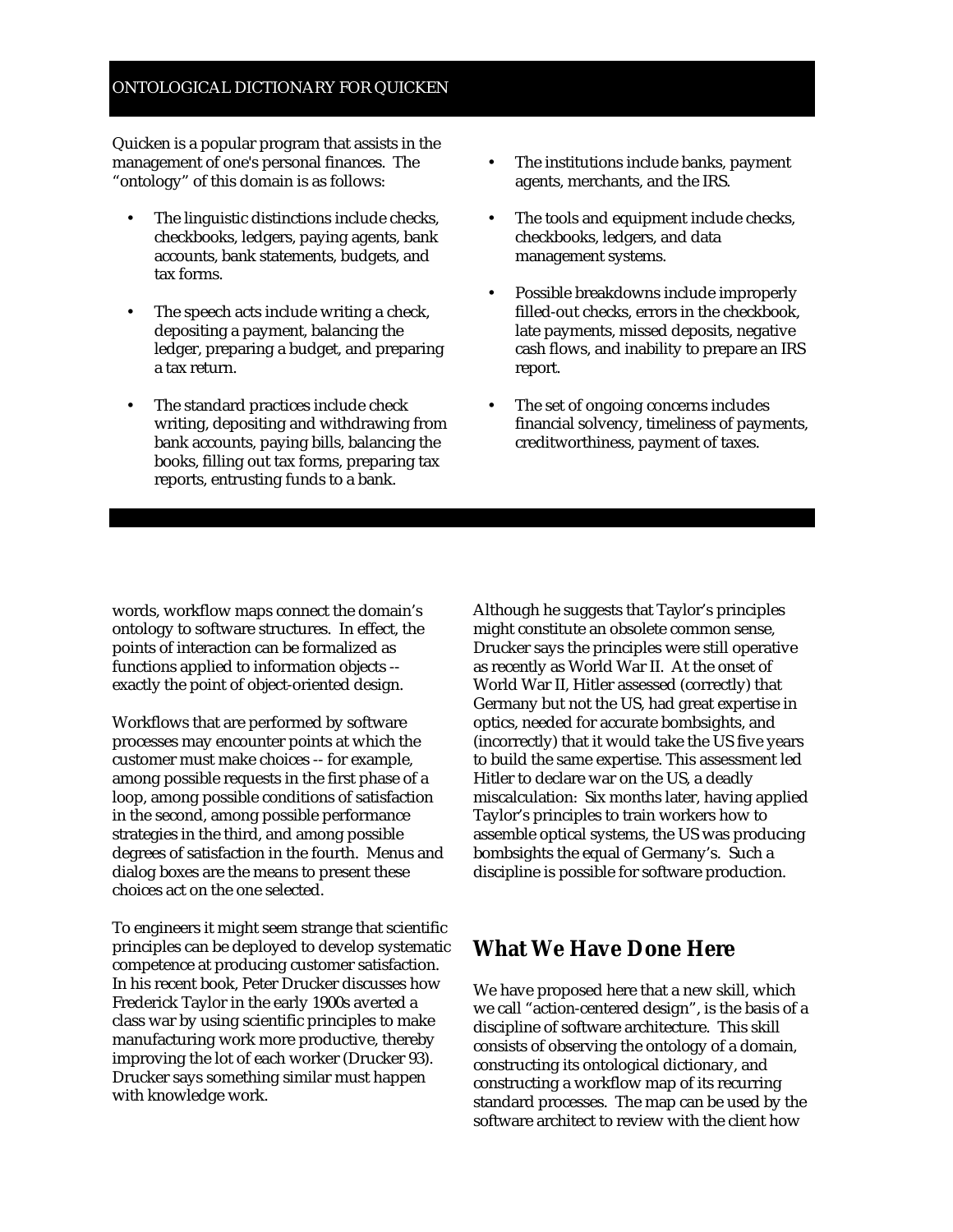the system will satisfy each concern, and to coordinate the implementation of the information and software structure with the software engineers. It can be used later to assess and reconfigure the system. The one map can be used by the designer, the implementor, the assessor, and the maintainer. Evidence of this skill can be seen in the examples of awardwinning software packages and systems. The field of architecture illustrates that the skill can be learned.

We propose this interpretation not as a final answer, but as a preliminary step. We offer it as an opening for a new direction in the investigation of software design.

#### ONTOLOGICAL DICTIONARY FOR KIDPIX

KidPix is a popular program used by children to draw pictures and to paint on the computer screen. Some of the functions behave in fanciful ways, such as those that erase the screen. The "ontology" of this domain is:

- The *linguistic distinctions* include paper, pens, brushes, erasers, paint cans, sprayers; lines, curves, boxes, ellipses, arrows, shading, colors, fillings, and borders.
- The *speech acts* include drawing lines, boxes, ellipses, etc.; painting or shading a region, erasing, pointing and dragging.
- The *standard practices and institutions* include doodling, preparing presentations, amateur artwork, entertainment.
- The *tools and equipment* include brushes, paint, canvas, paper, the personal computer, mouse, and printer.
- Possible *breakdowns* include hard-to-use software, deterministic and predictable behavior of brushes, pens, inks, etc.
- The set of *ongoing concerns* includes entertainment, esthetics, art others admire, explorations of artistic methods.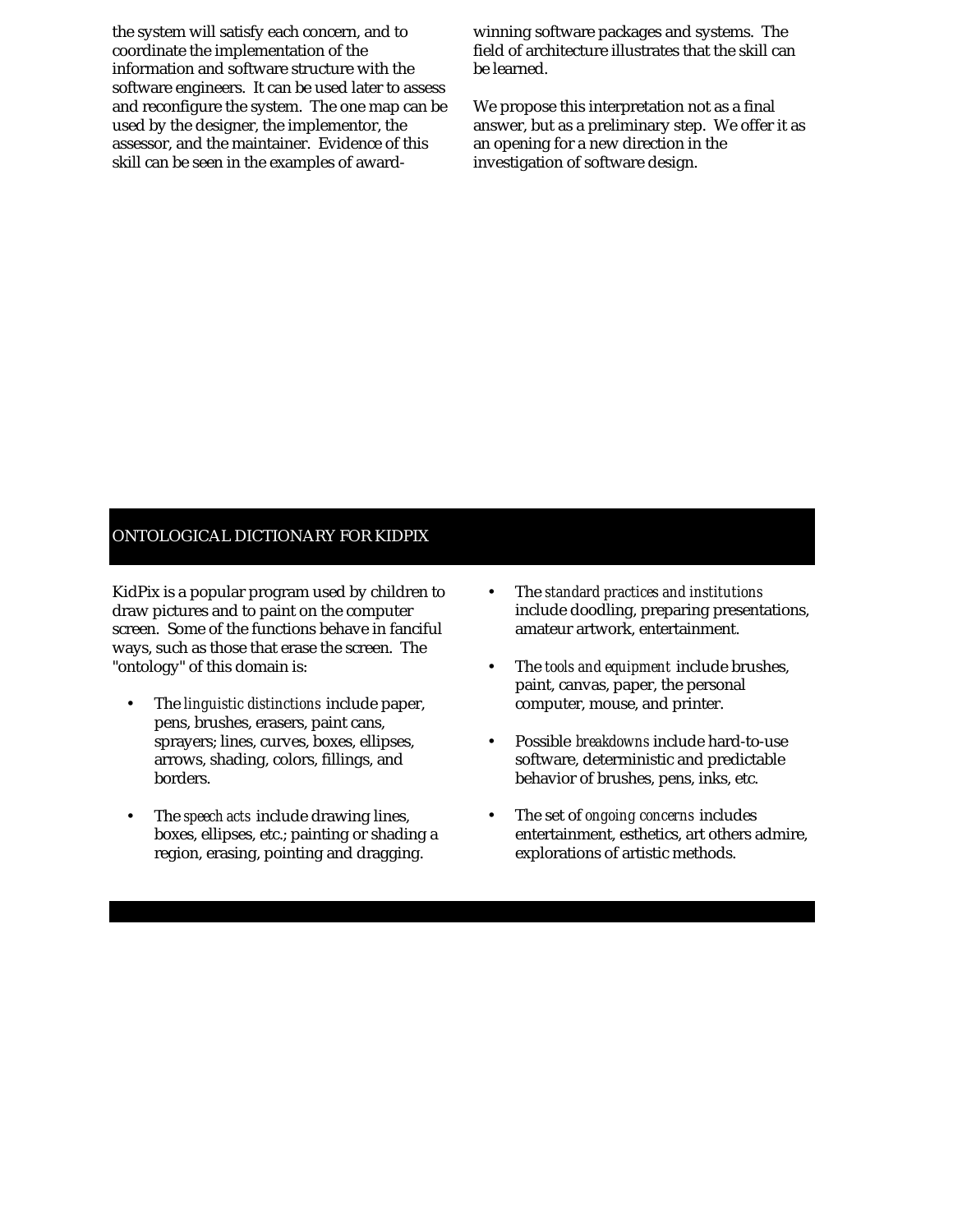

**Figure 1. The action workflows of the domain of personal finance depict the repetitive processes in which people engage. The main loop (top) shows oneself (S) interacting with a financial advisor (A). The loop connecting them consists of four stages denoted by arrows: request, agreement, performance, and satisfaction. For each interaction with the financial manager, S can make only one of four requests, shown as secondary workflows initiated from the performance stage of the main loop. Through these workflows, S and A act on several datasets including the checkbook ledger, the bank statement, and the budget.**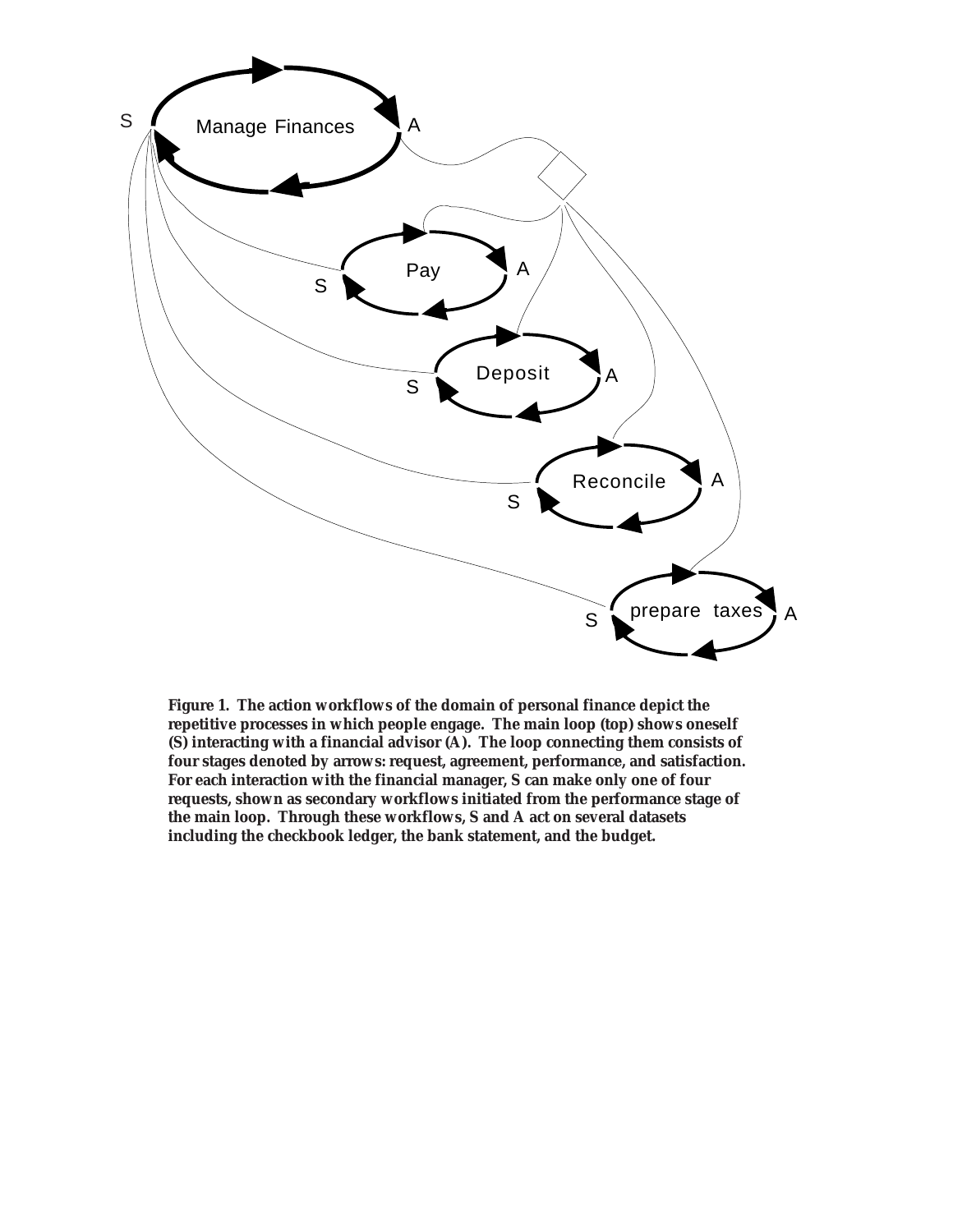

**Figure 2. A more detailed view of one of the payments workflow shows the various data objects acted on by S and A. The selection of this loop occurred in the choice box of Figure 1 (diamond), represented here as a menu item. Electronic payments and regular checks are two options available in the performance phase. Electronic payments involve a request on a tertiary workflow, the electronic funds transfer service.**

## **Readings**

Stephen J. Andriole and Peter A. Freeman. 1993. "Software systems engineering: the case for a new discipline." IEEE *Software Engineering Journal* (May). 165-179.

Barry Boehm. 1976. "Software engineering." IEEE *Transactions on Computers C-25*, 12 (December). 1226-1241.

Barry Boehm. 1987. "A spiral model of software development and enchancement." IEEE *Computer* (September). 43-57.

Fred Brooks. 1987. "No silver bullet." IEEE *Computer* (April).

CACM. 1993. Special issue on human-centered design. *Communications of ACM 36*, 6 (June).